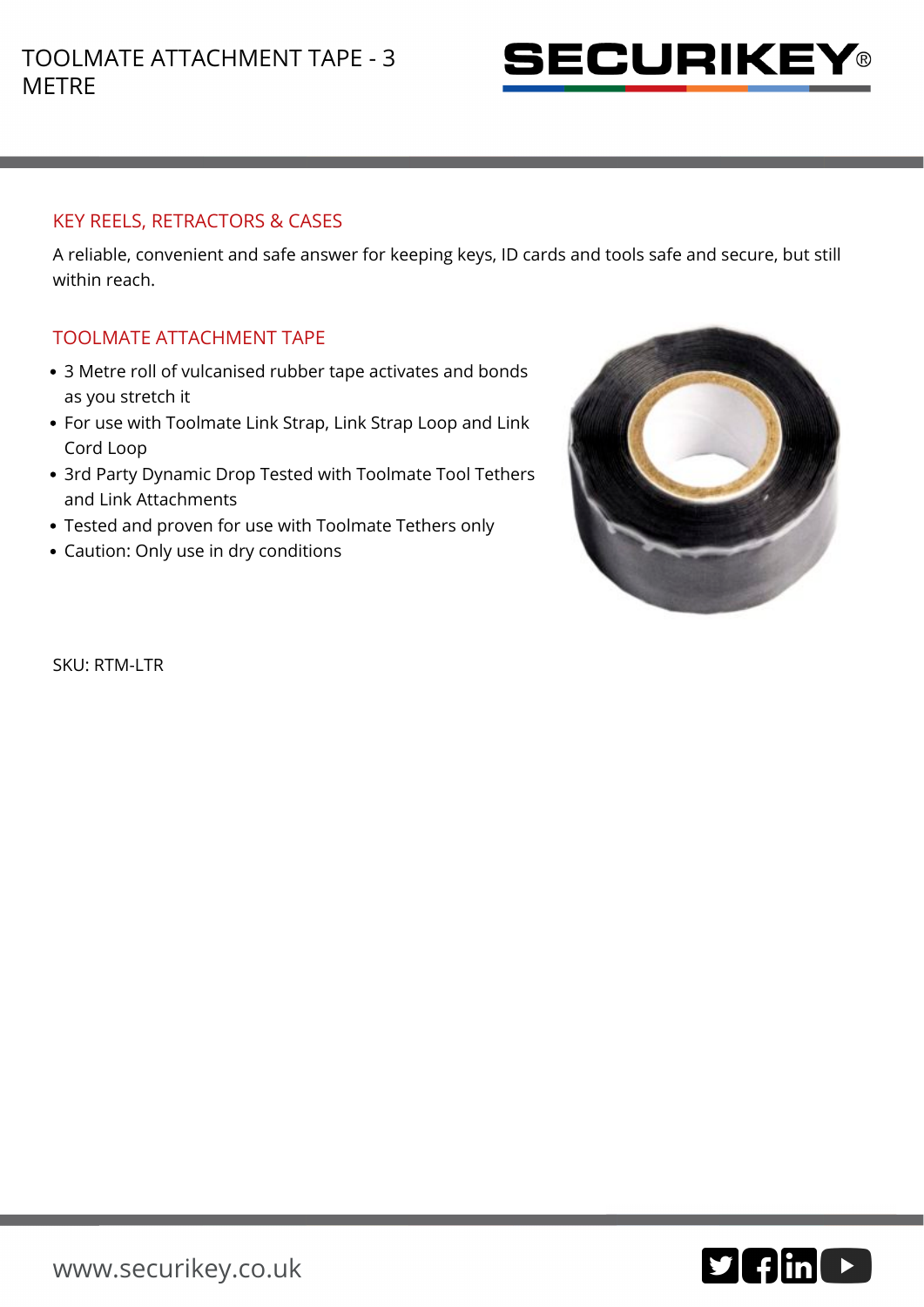

## ADDITIONAL INFORMATION

| Weight            | $0.085$ kg                  |
|-------------------|-----------------------------|
| <b>Dimensions</b> | 26 (H) x 60 (W) x 60 (D) mm |

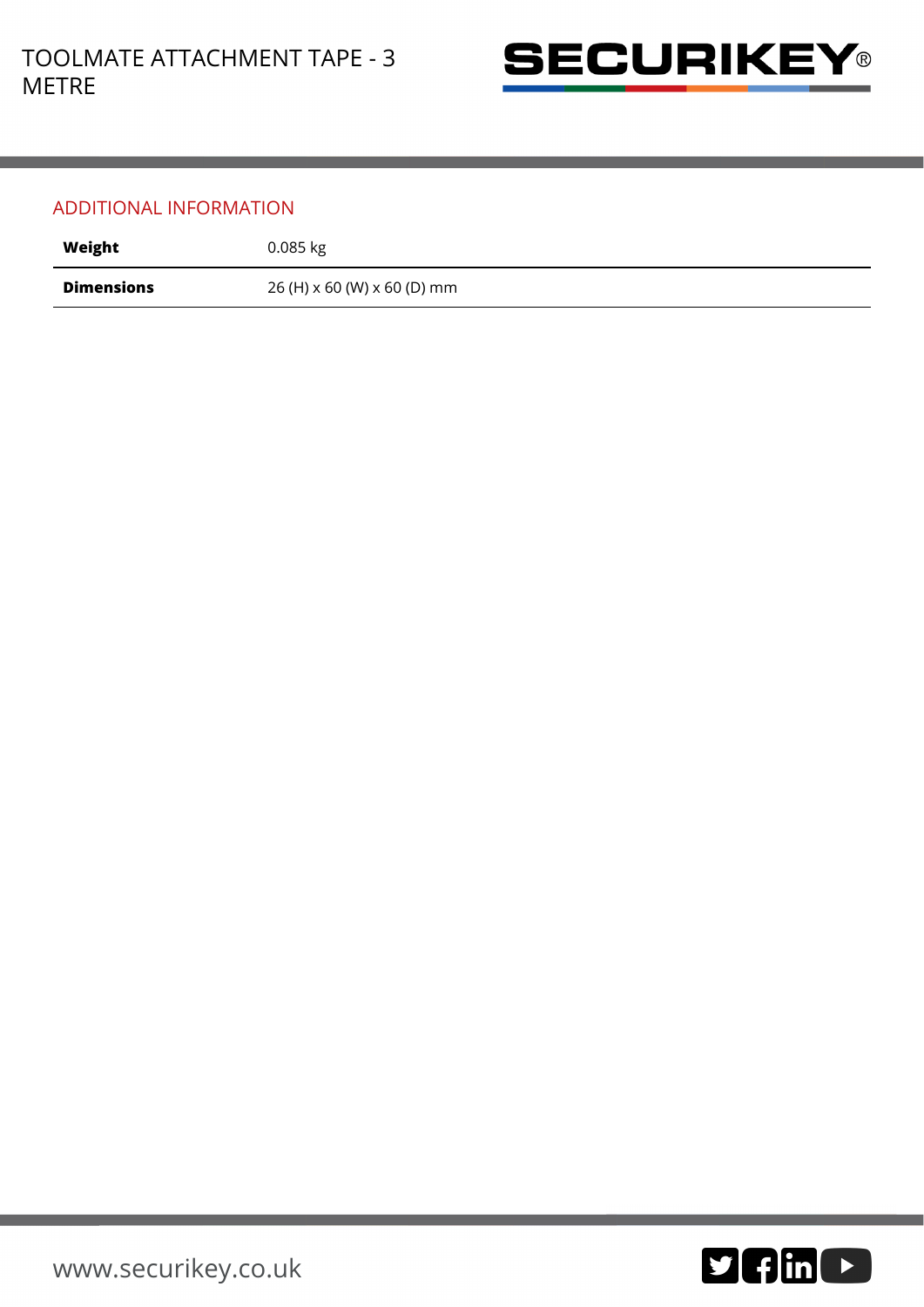

## TOOLMATE ATTACHMENT TAPE - 3 METRE IMAGES



Toolmate Link Strap & Attachment Tape Toolmate Attachment Tape





Toolmate Attachment Tape



[www.securikey.co.uk](http://www.securikey.co.uk/)